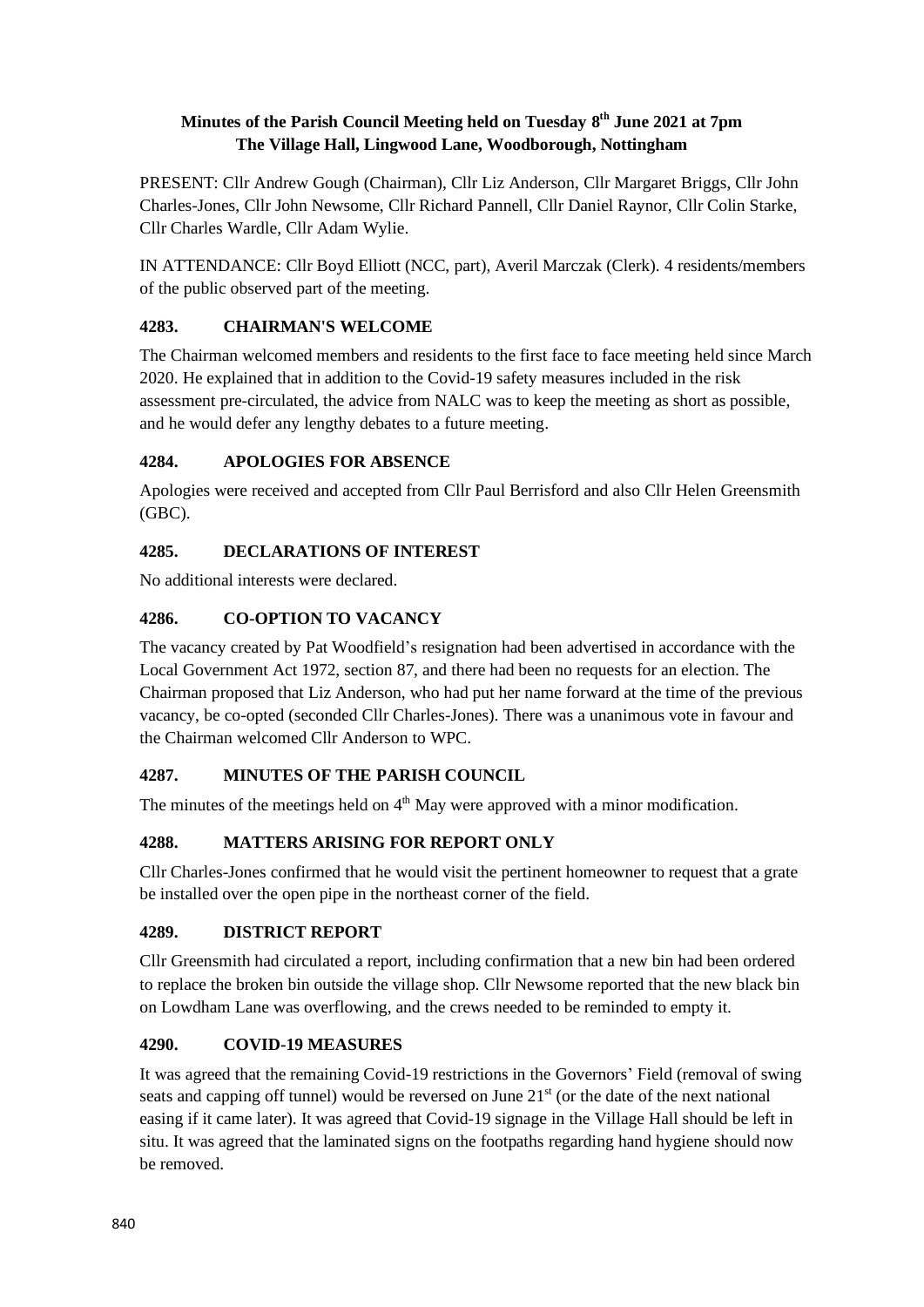#### **4291. FLOODING MATTERS**

A group of residents had sent a letter requesting that WPC set up a "flood forum" comprising a team of volunteers to help progress flood mitigation measures with the Environment Agency. The Chairman welcomed their offer of support, and invited them to attend a briefing meeting hosted by the EA to present the report on village flooding prepared by Paul Hands, consultant to the EA. It was agreed that the EA meeting, to be held on Microsoft Teams, should be arranged for  $6<sup>th</sup>$  July between 10 and 11am. It was further agreed to notify the village at large of this meeting to enable any other interested parties to attend.

## **4292. PARKING NEAR LINGWOOD LANE/ MAIN STREET JUNCTION**

Cllr Wylie described the scenes of chaos and congestion at school drop off and pick up times which led him to be concerned about the risk of a serious accident. Pavement parking narrowed the route for pedestrians, and buses frequently mounted the pavement to pass. Cllr Newsome agreed to monitor the situation daily and to take photographs. It was agreed to hold a discussion with NCC regarding measures to restrict parking or stopping at the start and end of the school day.

### **4293. SAM MIDDUP FIELD PERMISSIVE FOOTPATH**

Cllr Wardle had circulated a draft version of a sign to go at each end of the footpath to communicate the rules of use. The wording was agreed with minor amendment. It was agreed to investigate whether it could be fixed on the fence as well as costing up a post or lectern, for agreement at the next meeting. Cllr Briggs reported that she had received complaints regarding the use of barbed wire across the top of the fence and suggested it be removed. The Clerk had also received an email raising the issue. There was general agreement that barbed wire was appropriate to protect the agricultural field and its use was in line with other agricultural footpaths.

## **4294. COUNTY REPORT**

Cllr Elliot joined the meeting. Since re-election, he had been made chair of the adult social care and public health committee. Cllr Elliott was asked to investigate potential measures for the Lingwood Lane/Main Street junction. He agreed to ask NCT drivers not to make up time at the Woodborough stop as this added to congestion. Cllr Raynor raised the perennial issue of potholes on pavements and roads and Cllr Elliott gave assurances that the new group on the County Council had an appetite to do things properly and that Woodborough would be a priority. Cllr Newsome reminded Cllr Elliott to ensure that the road work signs at the Nags Head were collected and to address the overgrowth of the hedge at this location.

#### **4295. CEMETERY**

The Chairman and Clerk had met with a representative from A W Lymn to discuss a review of memorial safety and he had forwarded their proposal and quote. It was agreed to try to secure a second quote for discussion at the July meeting.

#### **4296. VILLAGE HALL**

Cllr Wardle reported that the disabled toilet had been refurbished with new flooring, a new toilet and a baby changing table. The new flooring for the committee room and entrance had been delayed and would now be fitted at the start of the school summer holidays. Cllr Wardle had fitted various modifications as requested by Preschool, and an email of thanks had been received from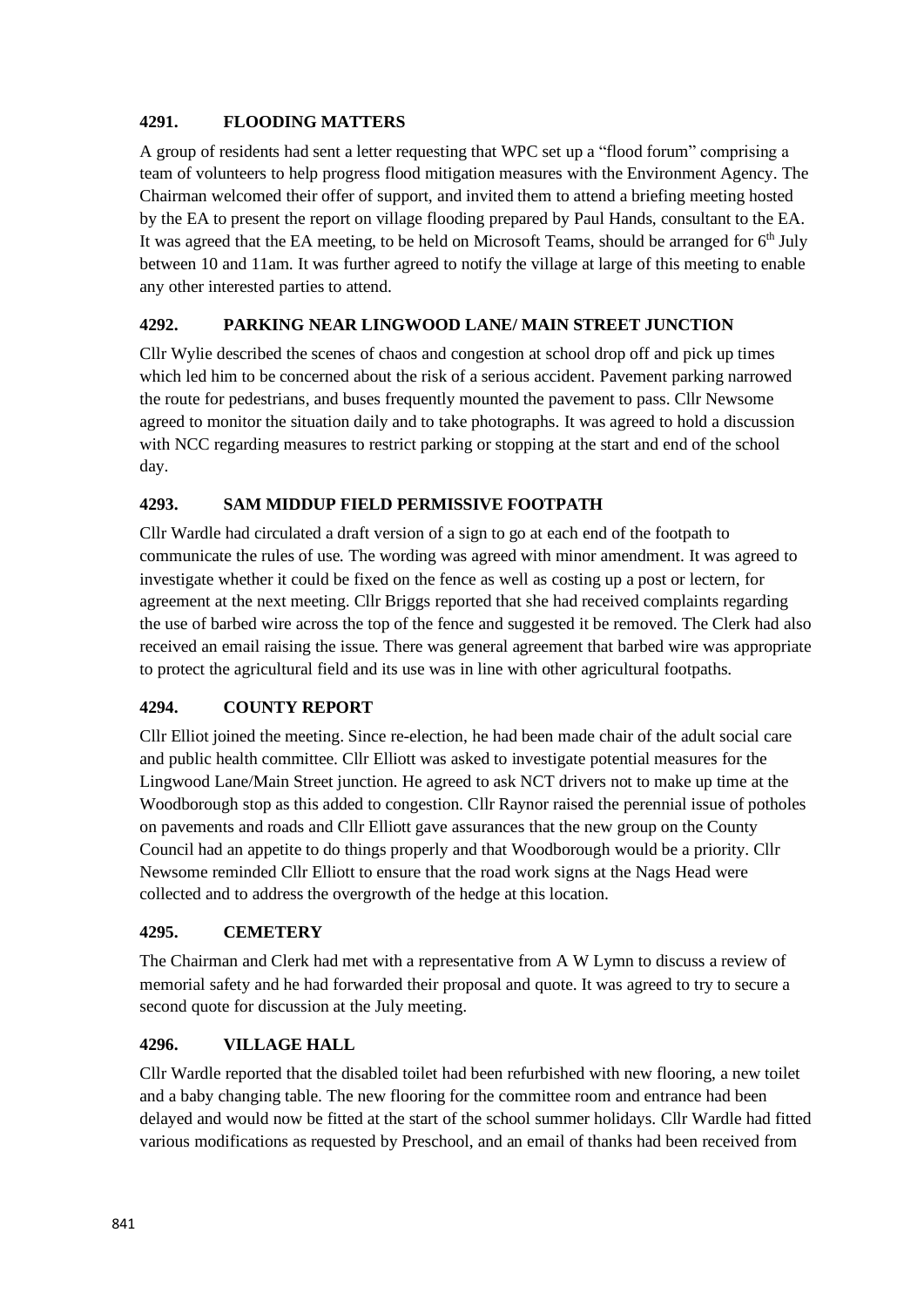their committee. The school PTA had requested permission for several food vendors to park in the Village Hall car park on July 23<sup>rd</sup> for an end of term event and this was agreed.

## **4297. GOVERNORS' FIELD**

Cllr Starke reported on several maintenance items requiring attention: there was a pothole near the small slide; the zip wire required modification to run better; a bar had split on the climbing frame and needed pinning; pigeon spikes would be put on the top of the swing to discourage them from perching and fouling the area below. An offer of a further memorial bench had been received and it was agreed to ask whether the family concerned would consider paying to refurbish an existing bench and put their memorial plaque upon it. Cllr Wardle reported that he was refurbishing the two millennium benches and the beacon, having gratefully secured a donation of the paint required from Timmermans.

### **4298. REFURBISHMENT OF HERITAGE INFORMATION BOARDS**

Cllr Wardle had found a suitable contractor and would bring details of the work required to the July meeting.

#### **4299. PINFOLD MAINTENANCE**

Cllr Wardle reported that the gate was dragging along the ground, and he was obtaining a quote for its repair.

### **4300. WCA UPDATE**

Cllr Berrisford had met with the WCA to agree arrangements for the summer fair. The WCA had requested that the firework display be held on the Playing Field. After some debate it was agreed to accede to this request for one year, and review the results, including the impact on the pitch surface. It was agreed that the Christmas lights switch-on should be held over the weekend of December  $3<sup>rd</sup>$  -  $5<sup>th</sup>$  and Cllr Briggs agreed to liaise with the WCA regarding arrangements.

#### **4301. PLANNING**

The Clerk had responded to 3 applications under delegated powers, making no objection: PC1132/GBC2021/0419 for alterations at Foxhills, Foxwood Lane PC1133/GBC2021/0474 for hipped tile roof over existing garage, new porch area, 8 Pinfold Close PC1134/GBC2021/0554 for single storey front extension at 24 Smalls Croft

#### **4302. FINANCE**

The Clerk presented the financial statement for June and 20 payments, totalling £5041.72 net, were approved for payment. Gross payments over £500: £700.17 LGPS (staff pensions).

## **4303. CORRESPONDENCE AND EXCHANGE OF INFORMATION**

The following items had been received: an update from Woodborough in Bloom; resident's email asking for new signage to deter lorries from using Shelt Hill (forwarded to Cllr Elliott); resident's email of thanks for the new hard standing at Main Street bus stop; an update regarding the Post Office; GBC, Equality and Diversity Consultation; details of GBC's programme to update the list of non-designated heritage assets. The following items were noted: GBC various agendas and press releases.